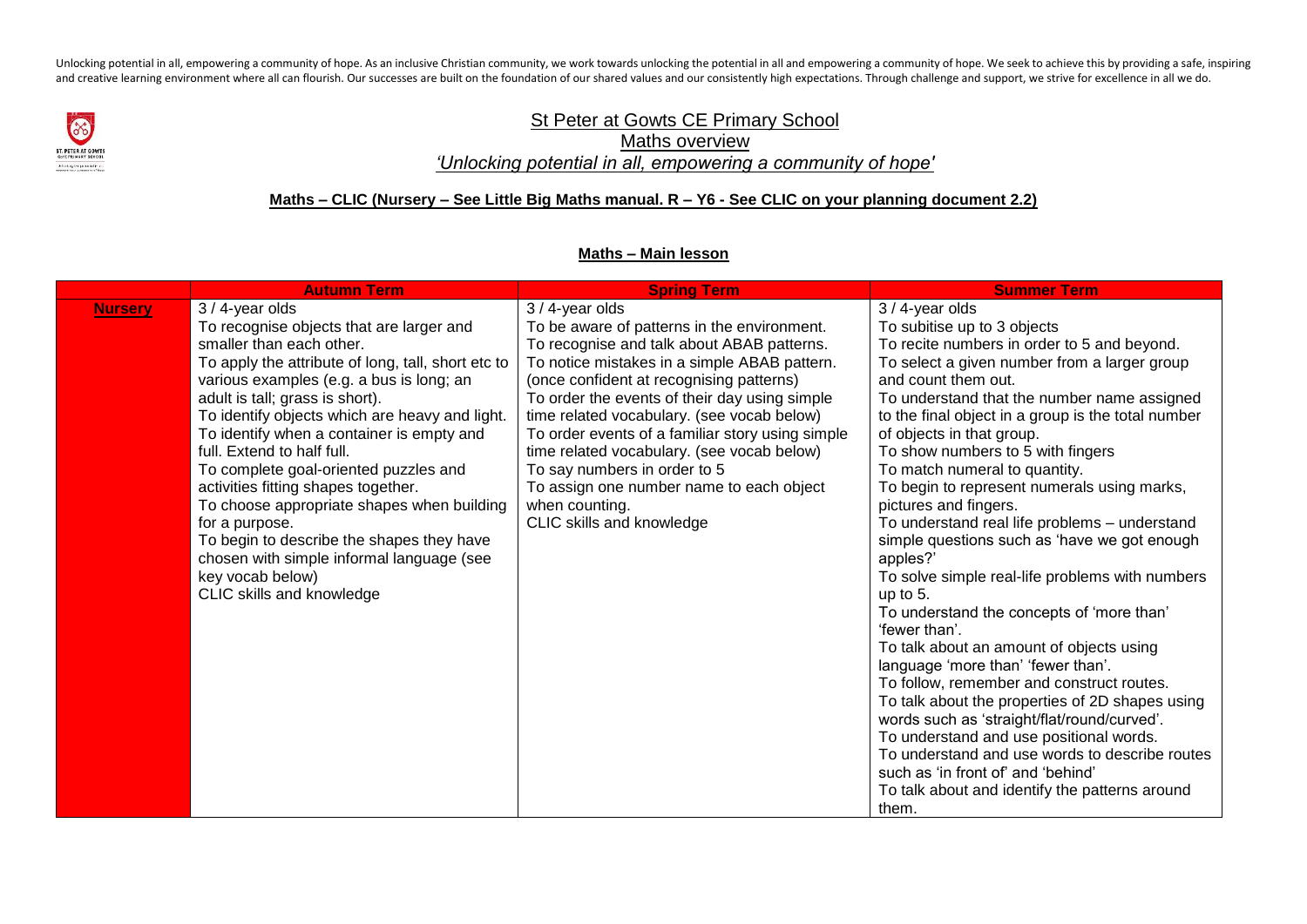Unlocking potential in all, empowering a community of hope. As an inclusive Christian community, we work towards unlocking the potential in all and empowering a community of hope. We seek to achieve this by providing a saf and creative learning environment where all can flourish. Our successes are built on the foundation of our shared values and our consistently high expectations. Through challenge and support, we strive for excellence in al

| <b>Reception</b>  | Getting to know you - key times of the day/    | Alive in 5 - Introducing zero/ comparing        | To 20 and beyond - building numbers beyond         |
|-------------------|------------------------------------------------|-------------------------------------------------|----------------------------------------------------|
|                   | positional language                            | numbers to 5/ composition of 4 & 5 / Compare    | 10 / counting patterns beyond 10 / spatial         |
|                   | Just like me - Match and sort / compare        | mass 2 / compare capacity 2                     | reasoning (1) / match, rotate and manipulate       |
|                   | amounts / compare size, mass and capacity /    | Growing $6,7,8-6,7$ & 8 / combining 2 amounts / | First Then Now - Adding more / taking away /       |
|                   | exploring pattern                              | making pairs / length & height / time           | Spatial reasoning 2/ compose and decompose         |
|                   | Its Me 1 2 3 - Representing, comparing and     | Building 9 & 10 - Counting to 9 & 10 /          | Find my pattern - doubling / sharing and           |
|                   | composition of 1,2 & 3 / Circles and triangles | Comparing numbers to 10 / Bonds to 10 / 3D      | grouping / even and odd / spatial reasoning /      |
|                   | / Positional language                          | shapes / Patterns                               | visualise and build                                |
|                   | Light and dark - Representing numbers to 5     |                                                 | On the move – deepening understanding /            |
|                   | / One more and less / shapes with 4 sides /    |                                                 | patterns and relationships / Spatial reasoning 4 / |
|                   | time                                           |                                                 | mapping                                            |
| Year 1            | Unit 1 - Number and place value - Numbers      | Unit $6$ – Addition and subtraction – Addition  | Unit 11 -Multiplication and division -             |
|                   | to $10$                                        | within 20                                       | Multiplication                                     |
|                   | Unit 2 - Number and place value - Part-        | Unit 7 - Addition and subtraction - Subtraction | Unit 12 - Multiplication and division - Division   |
|                   | whole within 10                                | within 20                                       | Unit 13 - Fractions - Halves and quarters          |
|                   | Unit 3 - Addition and subtraction - Addition   | Unit 8 - Number and place value - Numbers to    | Unit 14 -Geometry - position and direction -       |
|                   | and subtraction within 10                      | 50                                              | Position and direction                             |
|                   | Unit 4 - Addition and subtraction - Addition   | Unit 9 - Measurement - Introducing length and   | Unit 15 - Number and place value - Numbers to      |
|                   | and subtraction within 10                      | height                                          | 100                                                |
|                   | Unit 5 - Geometry - properties of shape -      | Unit 10 - Introducing weight and volume         | Unit 16 - Measurement - time                       |
|                   | 2D and 3D shapes                               |                                                 | Unit 17 - Measurement - Money                      |
|                   | Unit 6 - Number and place value - Numbers      |                                                 |                                                    |
|                   | to $20$                                        |                                                 |                                                    |
| Year <sub>2</sub> | Unit 1 - Number and place value - Numbers      | Unit 6 - Multiplication and division -          | Unit 11 - Geometry - Position and direction        |
|                   | to 100                                         | Multiplication and division                     | Unit 12 - Addition and Subtraction - Problem       |
|                   | Unit 2 - Addition and subtraction - Addition   | Unit 7 - Statistics - Statistics                | solving and efficient methods                      |
|                   | and subtraction                                | Unit 8 - Measurement - length and height        | Unit 13 - Measurement - Time                       |
|                   | Unit 3 – Addition and subtraction – Addition   | Unit 9 – Geometry – properties of shape         | Unit 14 - Measurement - Weight, volume and         |
|                   | and subtraction                                | Unit 10 - Fractions - Fraction                  | temperature                                        |
|                   | Unit 4 - Measurement - money                   |                                                 |                                                    |
|                   | Unit 5 - Multiplication and division -         |                                                 |                                                    |
|                   | Multiplication and division                    |                                                 |                                                    |
| Year <sub>3</sub> | Unit 1 - Number and place values - Place       | Unit 5 - Multiplication and division -          | Unit 10 - Fractions - Fractions                    |
|                   | value within 1,000                             | Multiplication and division                     | Unit 11 - Measurement - Time                       |
|                   | Unit 2 – Addition and subtraction – Addition   | Unit 6 - Measurement - Money                    | Unit 12 - Geometry - Angles and Properties of      |
|                   | and subtraction                                | Unit 7 - Statistics - Statistics                | shapes                                             |
|                   | Unit 3 – Addition and subtraction – Addition   | Unit 8 - Measurement - Length                   | Unit 13 - Measurement - Mass                       |
|                   | and subtraction                                | Unit 9 - Fractions - Fractions                  |                                                    |
|                   | Unit 4 - Multiplication and division -         |                                                 |                                                    |
|                   | Multiplication and division                    |                                                 |                                                    |
|                   |                                                |                                                 |                                                    |